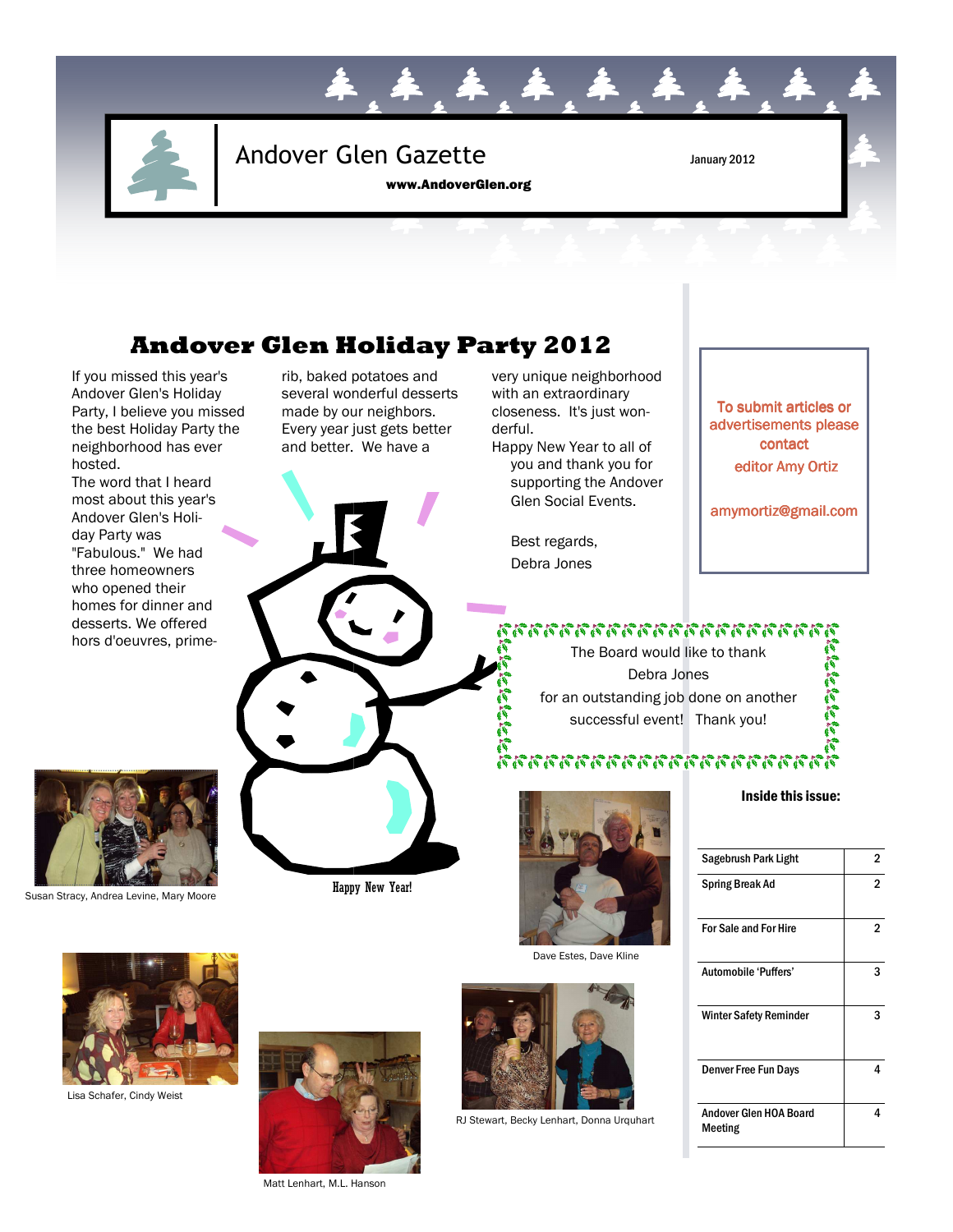## **Lights in Sagebrush Park**

Anyone that uses Sagebrush Park may have noticed the new lights that have been installed in the center of the park. This has happened due to the efforts of Derrick Laughlin to whom we all owe a big thank you.

Having a safe and secure neighborhood requires the participation of all its residents. After a series of break ins at homes adjacent to the park, Derrick took it upon himself to peti-

tion the Aurora Parks and Recreation Department for another light in the park. He talked to the residents that back to the park and gained enough signatures to get Aurora Parks to install the light. We now have another weapon in the fight against crime in the area.

As Derrick would say," don't invite crime into our neighborhood, keep those eyes open and those garage doors closed".

- Bob Stracy



A Bright Idea



Is it the silky white sand beaches? The turquoise water that laps gently at your feet? The snorkeling and scuba? Or perhaps it's the Mayan history and the ruins that are a day trip away.

The Riviera Maya has been nominated by Travel Weekly's readers for the 7th consecutive year as the top destination in Mexico. Having been there numerous times myself, I can attest to the beauty of nature,

## **Riviera Maya Beaches**

the friendliness of the people, and the high quality of many of the resorts. It's a favorite spring break spot for our family, because the flights are more manageable than the majority of Caribbean trips, and its also more affordable. Our favorite way to go is the All Inclusive.

A typical All Inclusive trip to the Riviera Maya will include airfare from Denver, your transfers to and from your resort of choice, and all meals, drinks, entertainment offered

## **Ads and Odd Jobs**

#### Greetings Andover Glen!

Take a peek to the right and you'll notice our Childcare, Pet Care, Odd Jobs and Misc for sale section is pretty bare. As one of the families in our neighborhood who took advantage of and relied on the childcare and pet care listings — I can tell you that in the last few years we've lost 3 neighborhood sitters and are soon to

lose our last when she graduates this spring! (congrats Shannon ;o)

If there is someone in your family who is of age and ready to sit please let me know before our next issue. I am very happy to include ads for help from nearby communities if you have friends, nieces, nephews, etc. who might like some business in our Glen.

at your resort. At your beachfront resort you can enjoy quality dining, spa treatments, golf, watersports, pools, and tours around local treasures like Tulum and Xel Ha.

If you are interested in learning more about taking a Spring Break to this amazing destination, contact Amy at

> CherryCreekTrips@Gmail.com www.CherryCreekTrips.com

Items that you would like to list for sale are also welcome! - Amy Ortiz

### Childcare, Pet Care, and Misc for Sale

Baby Sitting &Odd Jobs: Red Cross Certified, 12th Grade, neighborhood Babysitter. Will also do odd jobs like house sitting, dog sitting, watering plants. Very Responsible. Shannon Guerra, 303-766-0464. For Sale: Foosball Table (barely

used) \$80, Pool Table (like new) \$650, Oscillating Fan \$10, Exercise Machine \$120. Call Linda, 303-248-6213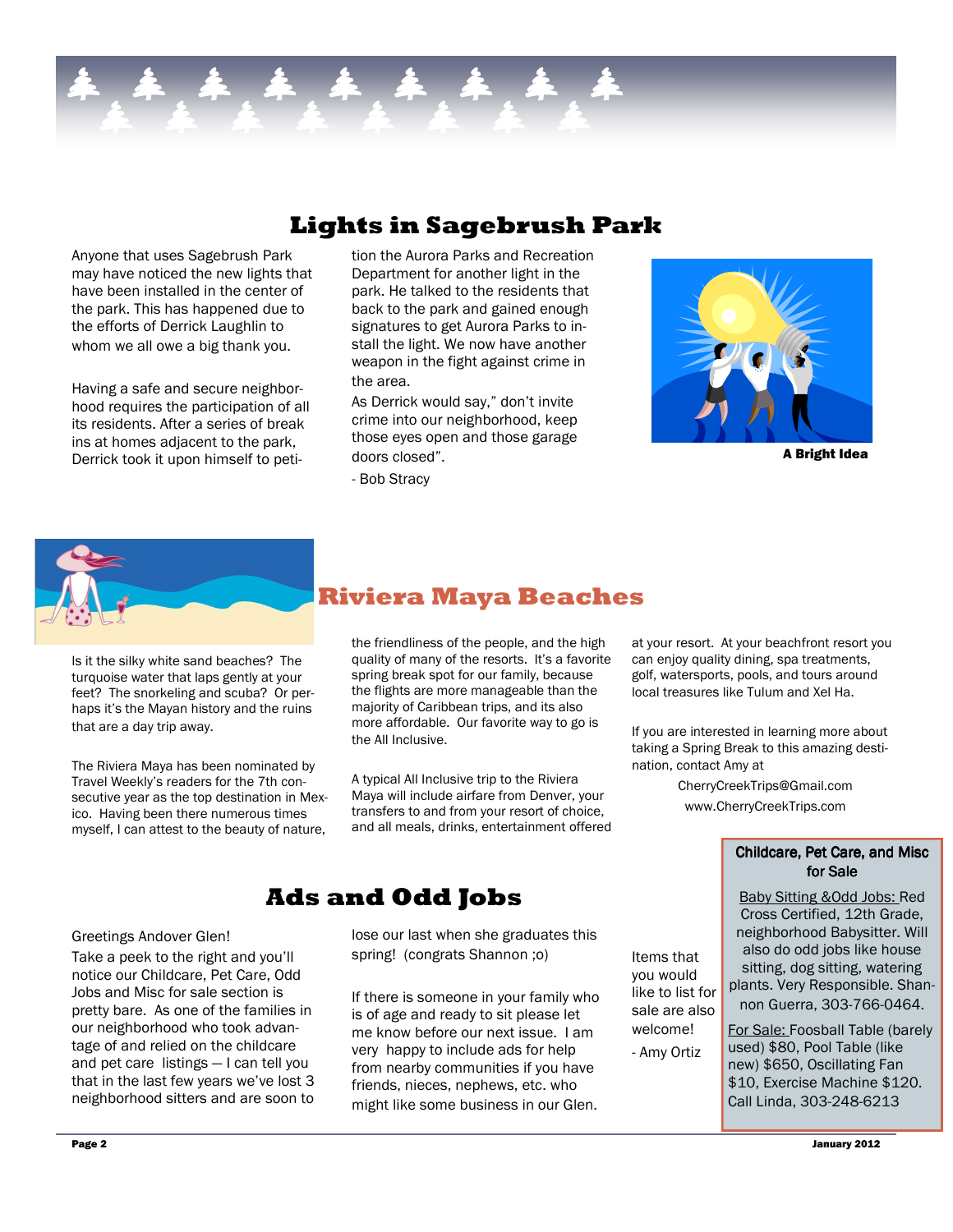# When It Comes to Crime – An Ounce of Prevention Always Worth a Pound of Cure

*By Derrick Laughlin* 

Here are some valuable excerpts courtesy of the Arapahoe County Sheriff's office regarding Auto theft or vandalism, crimes of opportunity.

One of the biggest problems facing law enforcement is what they refer to as"puffers". What are puffers? Puffers are cars left running and unattended. Some are cars

left outside of stores or businesses; the most common puffer is a car warming up outside of a residence during cold weather. A minute is an eternity to thieves so stay alert if you warm up your car in the morning, avoid becoming a statistic.

There are many things you can do to mitigate "crimes of opportunity".

• Don't leave your car running unattended. (Did you know that it is illegal in the state of Colorado to leave your keys in a running vehicle? CRS 42-4- 1206)

• Always close and secure your garage door. (No matter the time of day. Thieves are always looking for the split second they need to take something you worked hard for).

• Do not leave keys in your vehicle. (Even if you lock your car it only takes a second for a car thief to break the window and make off with your car).

• Remove your valuables from your vehicle when you're not in it. (This is most important when shopping at a mall or grocery store).

• Always lock your doors. (A car thief will look for the cars that aren't locked first because those are the easiest targets).

• Report all suspicious persons and activ-

ity to appropriate authorities



(Neighborhood Watch or police) immediately.

These simple safety suggestions will help to reduce chances of auto theft or vandalism in your household.

### **A Word from our Neighborhood Watch Chairman**

As a reminder, if you wish to be part of the ANDOVER GLEN EMAIL ALERT SYS-TEM, please forward your email to: CUSleuth@comcast.net. Derrick Laughlin is the Neighborhood Watch Chairperson and your email address will be used only for neighborhood security updates and AG information alerts. $\sim$ 

*'snow and ice be removed within 24 hours '*

Aurora city code requires that snow and ice be removed within 24 hours of the end of snowfall. If you are away, please make sure to arrange with a neighbor or neighborhood young entrepreneur to make sure your walks are cleared.

- Bob Stracy



**WINTER SAFETY** 

icy areas in our neighborhood. There have been several falls on the ice, so please be a good neighbor and keep your walks and driveways cleared of ice and snow.

Our recent snowfall and cold temperatures have left some dangerously